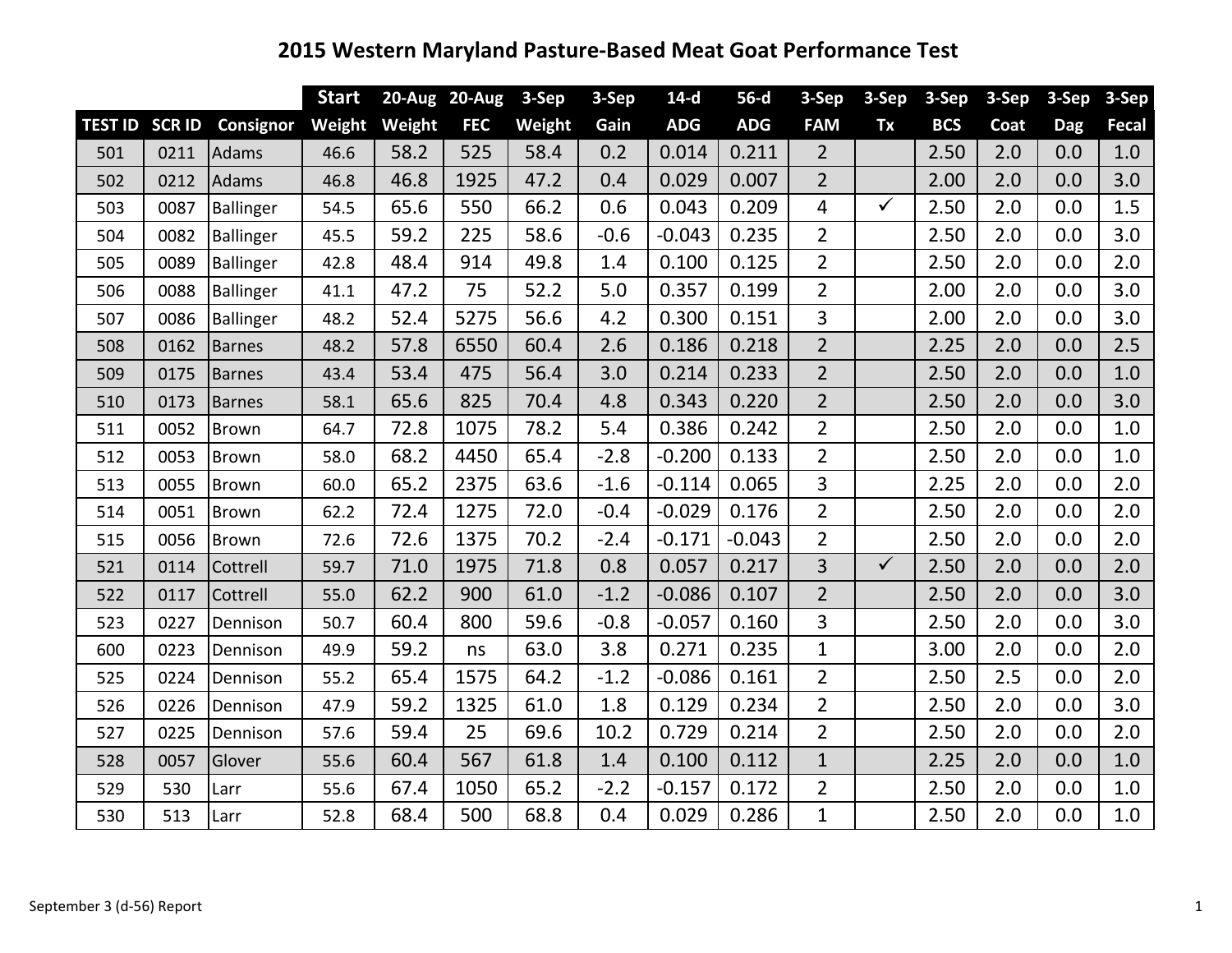|     |                       |                    | <b>Start</b> |        | 20-Aug 20-Aug | $3-Sep$ | 3-Sep  | $14-d$     | $56-d$     | 3-Sep          | 3-Sep        | $3-Sep$    | 3-Sep | 3-Sep      | 3-Sep        |
|-----|-----------------------|--------------------|--------------|--------|---------------|---------|--------|------------|------------|----------------|--------------|------------|-------|------------|--------------|
|     | <b>TEST ID SCR ID</b> | Consignor          | Weight       | Weight | <b>FEC</b>    | Weight  | Gain   | <b>ADG</b> | <b>ADG</b> | <b>FAM</b>     | Tx           | <b>BCS</b> | Coat  | <b>Dag</b> | <b>Fecal</b> |
| 531 | 517                   | Larr               | 56.5         | 67.2   | 1150          | 65.8    | $-1.4$ | $-0.100$   | 0.166      | 3              | $\checkmark$ | 2.50       | 2.0   | 1.0        | 3.0          |
| 532 | 504                   | Larr               | 69.0         | 75.6   | 1500          | 77.8    | 2.2    | 0.157      | 0.157      | $\overline{2}$ |              | 2.50       | 2.0   | 0.0        | 3.0          |
| 533 | 601                   | Loos               | 63.4         | 64.8   | 2225          | 63.4    | $-1.4$ | $-0.100$   | 0.001      | $\overline{2}$ |              | 2.50       | 2.0   | 0.0        | 3.0          |
| 534 | 600                   | Loos               | 58.5         | 67.8   | 1925          | 69.8    | 2.0    | 0.143      | 0.202      | $\overline{2}$ |              | 2.50       | 2.0   | 0.0        | 3.0          |
| 535 | 704                   | Loos               | 48.6         | 58.6   | 3675          | 56.6    | $-2.0$ | $-0.143$   | 0.143      | $\overline{3}$ | $\checkmark$ | 2.25       | 2.0   | 0.0        | 3.0          |
| 536 | 003                   | Loyd               | 57.4         | 57.4   | 1725          | 57.2    | $-0.2$ | $-0.014$   | $-0.003$   | 3              | $\checkmark$ | 2.00       | 2.0   | 1.0        | 1.0          |
| 537 | 001                   | Loyd               | 62.7         | 73.6   | 125           | 71.4    | $-2.2$ | $-0.157$   | 0.155      | $\overline{2}$ |              | 2.50       | 2.5   | 0.0        | 1.0          |
| 538 | 002                   | Loyd               | 56.1         | 67.4   | 200           | 68.6    | 1.2    | 0.086      | 0.223      | 3              |              | 2.25       | 2.0   | 0.0        | 1.0          |
| 539 | 0237                  | Majancsik          | 48.4         | 61.4   | 500           | 65.4    | 4.0    | 0.286      | 0.304      | $\overline{2}$ |              | 2.50       | 2.0   | 0.0        | 2.0          |
| 540 | 0253                  | Majancsik          | 40.7         | 51.8   | 900           | 52.8    | 1.0    | 0.071      | 0.216      | $\overline{3}$ |              | 2.50       | 2.5   | 0.0        | 1.0          |
| 541 | 0222                  | Majancsik          | 42.8         | 53.8   | 4025          | 55.4    | 1.6    | 0.114      | 0.226      | 3              |              | 2.25       | 2.0   | 0.0        | 1.0          |
| 542 | 0211                  | Majancsik          | 47.8         | 59.2   | 475           | 63.0    | 3.8    | 0.271      | 0.272      | $2^{\circ}$    |              | 2.75       | 2.0   | 0.0        | 1.0          |
| 543 | R126                  | Maynard<br>Dishman | 64.9         | 73.8   | 375           | 74.8    | 1.0    | 0.071      | 0.178      | $\overline{2}$ |              | 2.50       | 2.0   | 0.0        | ns           |
| 544 | R020                  | Maynard<br>Dishman | 59.1         | 62.0   | 1575          | 62.6    | 0.6    | 0.043      | 0.063      | 3              |              | 2.25       | 2.5   | 0.0        | ns           |
| 546 | 3953                  | Murphy             | 63.1         | 72.4   | 4800          | 71.6    | $-0.8$ | $-0.057$   | 0.152      | $\overline{2}$ |              | 2.50       | 2.0   | 0.0        | 1.5          |
| 547 | 3944                  | Murphy             | 55.3         | 69.4   | 2325          | 68.2    | $-1.2$ | $-0.086$   | 0.230      | $\overline{2}$ |              | 2.25       | 2.0   | 0.0        | 2.0          |
| 548 | 3847                  | Murphy             | 76.8         | 95.8   | 2225          | 91.8    | $-4.0$ | $-0.286$   | 0.269      | $\overline{2}$ |              | 2.50       | 2.5   | 0.0        | 3.0          |
| 549 | 3737                  | Murphy             | 76.1         | 84.8   | 2875          | 82.8    | $-2.0$ | $-0.143$   | 0.120      | 2 <sup>1</sup> |              | 2.25       | 2.0   | 0.0        | 2.5          |
| 550 | 3938                  | Murphy             | 71.9         | 85.4   | 500           | 86.6    | 1.2    | 0.086      | 0.263      | $\mathbf{1}$   |              | 2.50       | 2.0   | 0.0        | 3.0          |
| 551 | 1520                  | Nelson             | 47.1         | 65.8   | 1200          | 67.8    | 2.0    | 0.143      | 0.371      | $\overline{2}$ |              | 2.50       | 2.0   | 0.0        | 3.0          |
| 552 | 1513                  | Nelson             | 49.5         | 62.0   | 100           | 63.2    | 1.2    | 0.086      | 0.246      | $\overline{2}$ |              | 2.25       | 2.0   | 0.0        | 3.0          |
| 553 | 1515                  | Nelson             | 43.2         | 49.2   | 900           | 49.2    | 0.0    | 0.000      | 0.108      | $\overline{2}$ |              | 2.00       | 2.0   | 0.0        | 3.0          |
| 554 | 1507                  | Nelson             | 51.4         | 65.2   | 733           | 68.4    | 3.2    | 0.229      | 0.304      | $\mathbf{1}$   |              | 2.50       | 2.0   | 0.0        | 2.0          |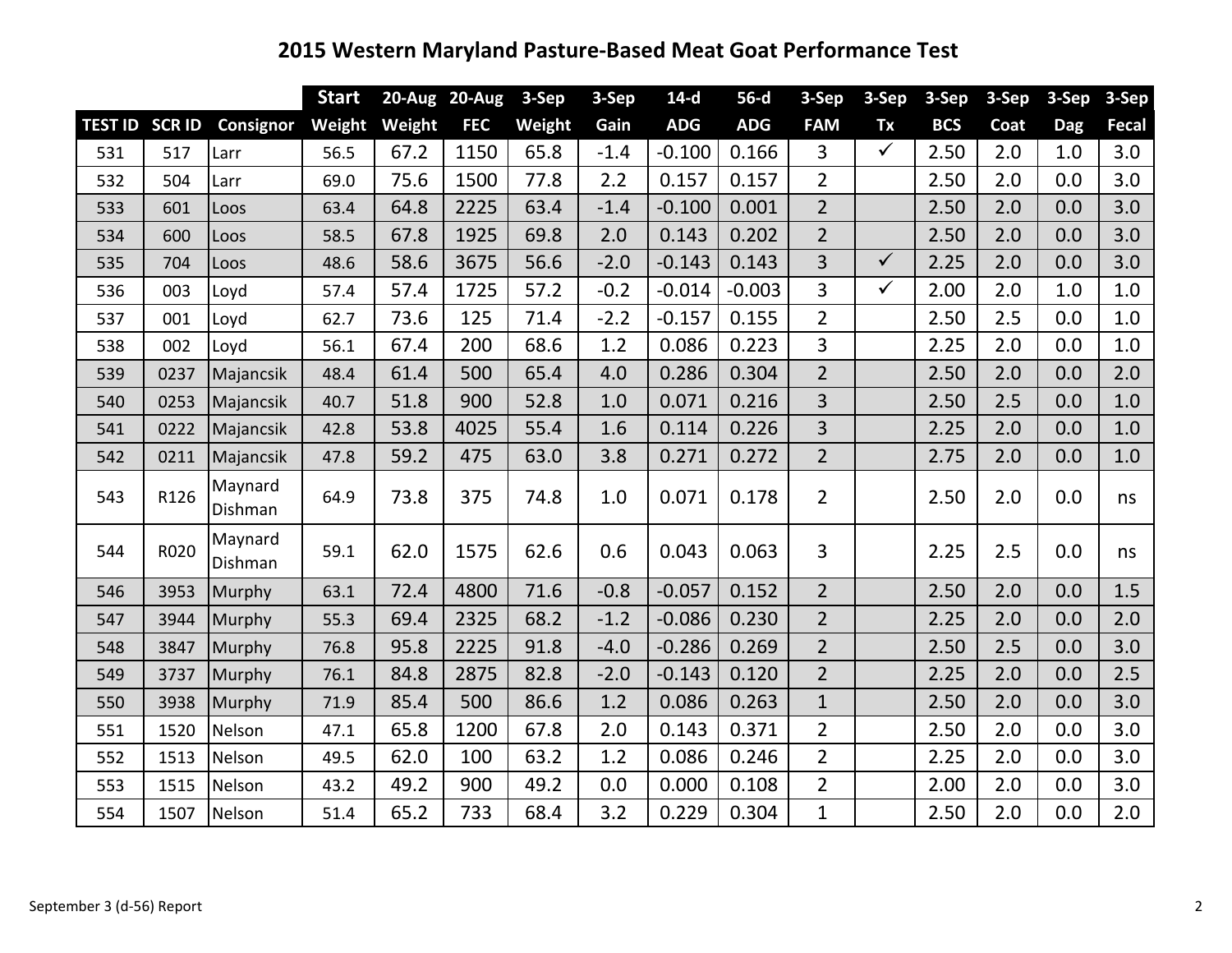|                |               |           | <b>Start</b> |        | 20-Aug 20-Aug | 3-Sep  | 3-Sep  | $14-d$     | $56-d$     | 3-Sep          | 3-Sep        | 3-Sep      | 3-Sep | 3-Sep      | 3-Sep |
|----------------|---------------|-----------|--------------|--------|---------------|--------|--------|------------|------------|----------------|--------------|------------|-------|------------|-------|
| <b>TEST ID</b> | <b>SCR ID</b> | Consignor | Weight       | Weight | <b>FEC</b>    | Weight | Gain   | <b>ADG</b> | <b>ADG</b> | <b>FAM</b>     | Tx           | <b>BCS</b> | Coat  | <b>Dag</b> | Fecal |
| 555            | 1518          | Nelson    | 36.2         | 48.6   | 75            | 54.0   | 5.4    | 0.386      | 0.318      | $\overline{2}$ |              | 2.25       | 2.5   | 0.0        | 2.0   |
| 556            | 1503          | Peters    | 41.8         | 49.4   | 775           | 49.8   | 0.4    | 0.029      | 0.144      | $\overline{2}$ |              | 2.25       | 2.0   | 0.0        | 3.0   |
| 557            | 1505          | Peters    | 37.8         | 49.8   | 150           | 52.2   | 2.4    | 0.171      | 0.257      | $\overline{2}$ |              | 2.50       | 2.0   | 0.0        | 3.0   |
| 558            | 1507          | Peters    | 42.1         | 57.8   | 400           | 59.2   | 1.4    | 0.100      | 0.306      | $\overline{2}$ |              | 2.50       | 2.5   | 0.0        | 3.0   |
| 559            | 1517          | Peters    | 46.8         | 56.8   | 2500          | 56.4   | $-0.4$ | $-0.029$   | 0.172      | $\overline{2}$ |              | 2.50       | 2.0   | 0.0        | 2.0   |
| 560            | 1509          | Peters    | 50.3         | 59.2   | 2325          | 60.8   | 1.6    | 0.114      | 0.188      | 3              |              | 2.50       | 2.0   | 0.0        | 2.0   |
| 561            | 1501          | Pinneo    | 60.7         | 60.8   | 10525         | 62.2   | 1.4    | 0.100      | 0.027      | 3              | $\checkmark$ | 2.50       | 2.0   | 0.0        | 3.0   |
| 562            | 1503          | Pinneo    | 50.2         | 53.6   | 2000          | 60.8   | 7.2    | 0.514      | 0.190      | $\mathbf 1$    |              | 2.00       | 2.0   | 0.0        | 2.0   |
| 563            | 1515          | Pinneo    | 53.1         | 63.2   | 1275          | 65.2   | 2.0    | 0.143      | 0.217      | $\overline{2}$ |              | 2.50       | 2.0   | 0.0        | 2.0   |
| 564            | 1567          | Pinneo    | 48.0         | 52.0   | 1350          | 54.0   | 2.0    | 0.143      | 0.108      | $\overline{2}$ |              | 2.00       | 2.0   | 0.0        | 1.0   |
| 565            | 413           | Pursel    | 55.4         | 66.2   | 75            | 65.4   | $-0.8$ | $-0.057$   | 0.179      | $\overline{2}$ |              | 2.50       | 2.0   | 0.0        | 2.0   |
| 566            | 0001          | Purich    | 53.6         | 61.6   | 4650          | 61.2   | $-0.4$ | $-0.029$   | 0.137      | $\overline{2}$ |              | 2.50       | 2.0   | 0.0        | 2.0   |
| 567            | 0005          | Purich    | 47.8         | 48.6   | 2125          | 49.2   | 0.6    | 0.043      | 0.026      | 3              |              | 2.00       | 2.0   | 0.0        | 2.0   |
| 568            | 0002          | Purich    | 57.7         | 72.8   | 1875          | 72.4   | $-0.4$ | $-0.029$   | 0.263      | 3              |              | 2.50       | 2.0   | 0.0        | 2.0   |
| 599            | 0087          | Reece     | 53.0         | 58.6   | 650           | 58.4   | $-0.2$ | $-0.014$   | 0.096      | $\overline{2}$ |              | 2.50       | 2.5   | 0.0        | 2.0   |
| 570            | 0085          | Reece     | 50.9         | 58.8   | 1900          | 61.0   | 2.2    | 0.157      | 0.181      | $\overline{2}$ |              | 2.50       | 2.0   | 0.0        | 2.0   |
| 571            | 0088          | Reece     | 57.8         | 57.0   | 6150          | 58.8   | 1.8    | 0.129      | 0.019      | $\overline{4}$ | $\checkmark$ | 2.25       | 2.0   | 0.0        | 2.0   |
| 572            | 0009          | Slavens   | 52.1         | 58.6   | 12475         | 56.2   | $-2.4$ | $-0.171$   | 0.073      | 4              | $\checkmark$ | 2.25       | 2.0   | 0.0        | 2.0   |
| 598            | 0005          | Slavens   | 51.4         | 58.0   |               | 61.4   | 3.4    | 0.243      | 0.179      | $\overline{2}$ |              | 2.50       | 2.0   | 0.0        | 3.0   |
| 574            | 0108          | Smith     | 49.0         | 52.4   | 3400          | 55.8   | 3.4    | 0.243      | 0.121      | 3              |              | 2.25       | 2.0   | 0.0        | 3.0   |
| 575            | 0110          | Smith     | 52.8         | 63.2   | 400           | 67.4   | 4.2    | 0.300      | 0.261      | $\overline{2}$ |              | 2.50       | 2.5   | 0.0        | 1.0   |
| 576            | 0111          | Smith     | 49.0         | 55.8   | 1150          | 56.2   | 0.4    | 0.029      | 0.129      | 3              |              | 2.25       | 2.0   | 0.0        | 1.5   |
| 577            | 0262          | Smith     | 47.6         | 61.4   | 3725          | 63.2   | 1.8    | 0.129      | 0.279      | $\overline{2}$ |              | 2.25       | 2.0   | 0.0        | 2.0   |
| 578            | 0109          | Smith     | 55.3         | 65.2   | 600           | 68.8   | 3.6    | 0.257      | 0.242      | $\overline{2}$ |              | 2.50       | 2.0   | 0.0        | ns    |
| 579            | 1514          | Torrens   | 55.3         | 57.8   | 725           | 60.8   | 3.0    | 0.214      | 0.099      | $\overline{2}$ |              | 2.50       | 2.0   | 0.0        | 2.0   |